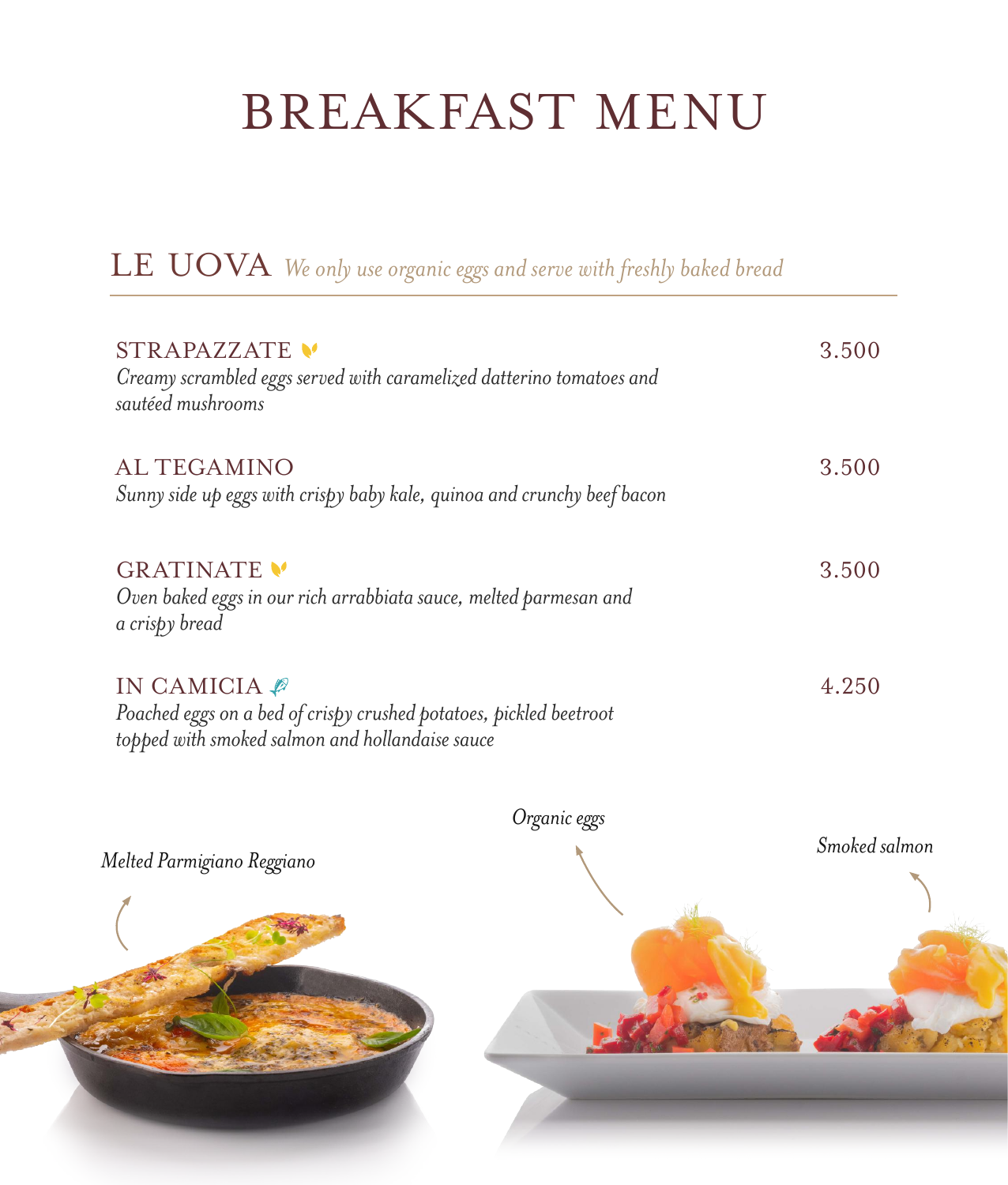| I LEGGERI A light & healthy start to your day                                                                                        |                                     |
|--------------------------------------------------------------------------------------------------------------------------------------|-------------------------------------|
| BUDINO di CHIA LA<br>Flavored chia seeds soaked in layers of coconut cream, pomegranate<br>and apple spinach pureé                   | 2.750                               |
| AVENA e COMPOTE<br>Hot rolled organic oatmeal with almond milk served with our homemade<br>fruit compote                             | 2.950                               |
| <b>AVENA al BOSCO VA</b><br>Overnight almond milk marinated oats topped with sunflower seeds, chia<br>and linseed with fresh berries | 3.500                               |
| YOGURT e GRANOLA<br>Greek yogurt with homemade granola, fresh wild berries and a combination of<br>chia and sunflower seeds          | 3.500                               |
| ACAI e ANACARDI<br>100% natural acai layered with our homemade cashew butter, granola<br>and fresh berries                           | 4.250                               |
| Homemade granola                                                                                                                     | Chia seeds soaked<br>for $12$ hours |

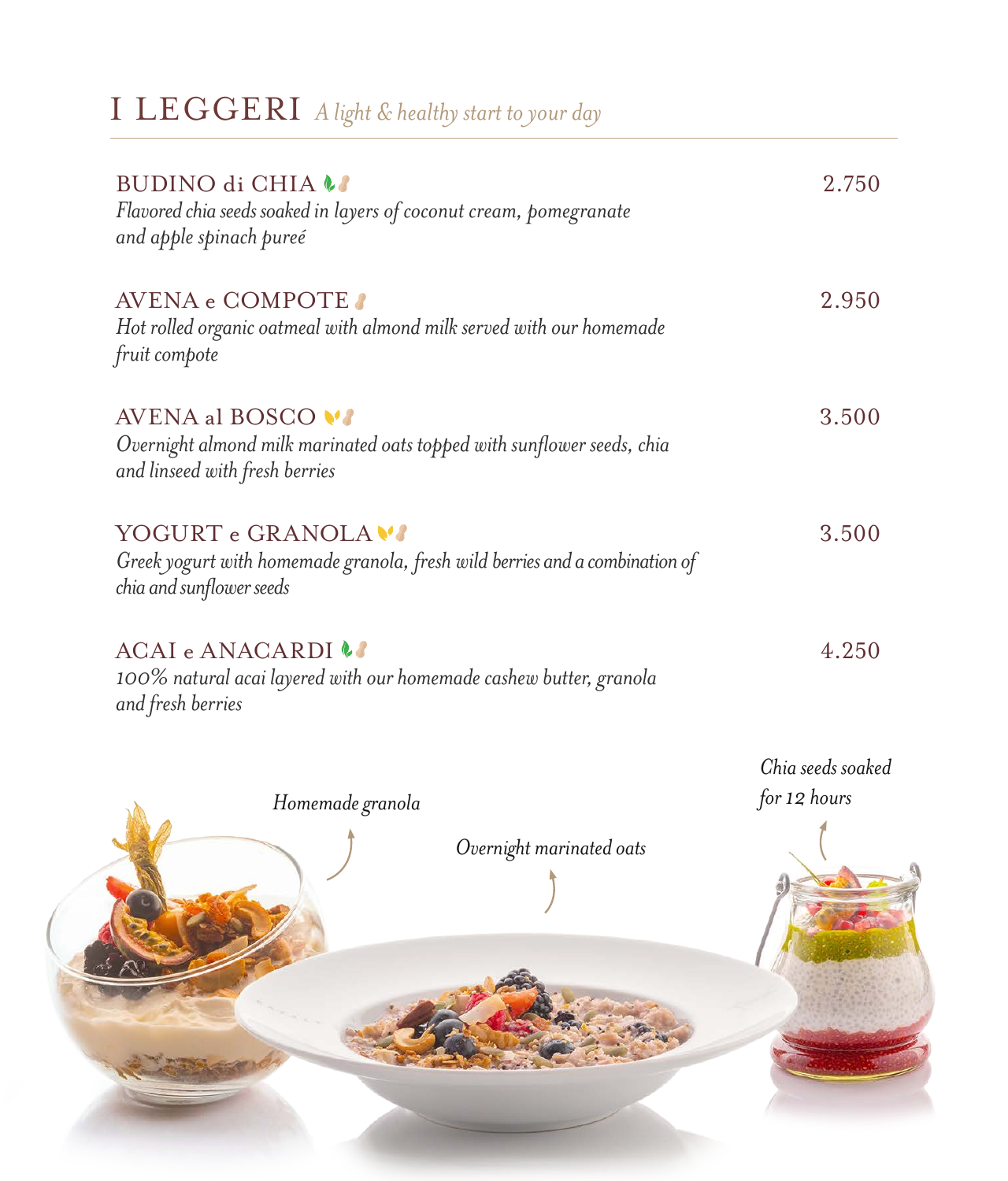| POMODORO e PROVOLONE TOAST<br>Toasted rustic bread with organic cherry tomatoes and melted provolone cheese                                                              | 3.500 |
|--------------------------------------------------------------------------------------------------------------------------------------------------------------------------|-------|
| VEGETARIANO <sup>.</sup><br>Ciabatta bread filled with grilled zucchini, eggplant, tomatoes and<br>melted provolone cheese                                               | 3.500 |
| LA TORTA RUSTICA<br>Puff pastry tart with baby kale, beef bacon and buffalo ricotta<br><b>or</b><br>Puff pastry tart with fresh baby mushrooms, kale and buffalo ricotta | 3.500 |
| FOCACCIA TROTA al FUMO #<br>Crispy focaccia topped with spicy avocado, smoked trout and Sicilian capers<br>Add on : Poached egg 0.300                                    | 3.750 |
| <b>BOMBOLONE PROVOLONE</b><br>Brioche bun gratinated with an egg on top, served with provolone cheese<br>and crispy beef bacon                                           | 4.250 |
| <b>BOMBOLONE SALMONE</b><br>Brioche bun with avocado and smoked salmon, gratin egg on top                                                                                | 4.500 |

### DAL PANETTIERE *Fresh homemade bread from the baker*

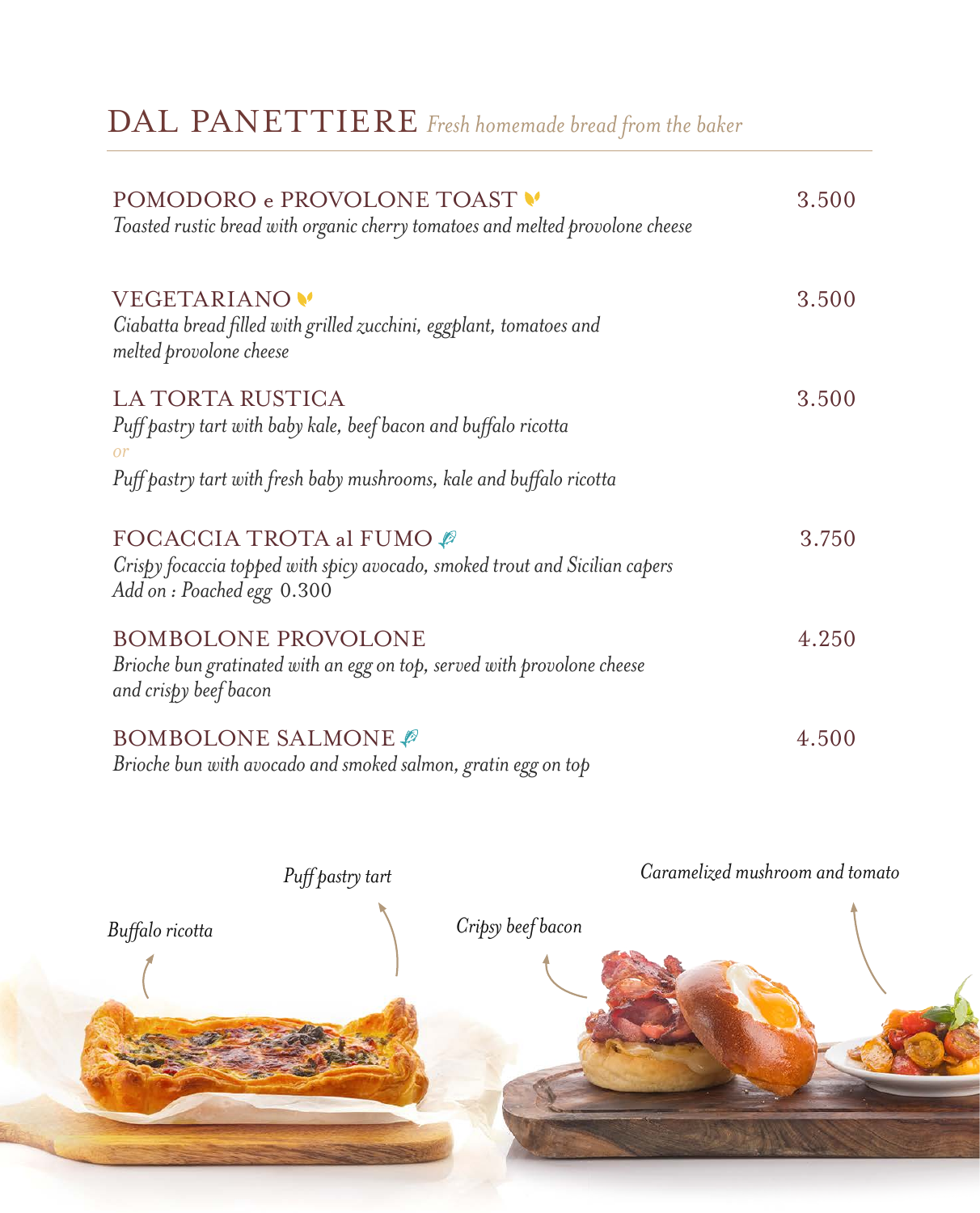## I DOLCI *A sweet start to your day*

| LA CRÊPE V<br>cream and shredded dark chocolate | Crêpes filled with homemade blood orange marmalade served with ricotta                                                                                   |             | 1.950                       |
|-------------------------------------------------|----------------------------------------------------------------------------------------------------------------------------------------------------------|-------------|-----------------------------|
|                                                 | TORTINO d'AVENA ai FRUTTI VI<br>Oatmeal cake with wild berries and Madagascar vanilla cream                                                              |             | 2.250                       |
| FOCACCIA DOLCE V                                | Crispy on the outside and soft on the inside sweet focaccia bread, topped with<br>homemade fruit compote and Madagascar vanilla cream                    |             | 3.250                       |
|                                                 | PANCAKE alla RICOTTA<br>Colorful soft buffalo ricotta pancakes with fresh fruits, caramelized banana<br>with Venchi chocolate and orange glaze<br>$\cup$ |             | 2.750 / 4.950               |
| Sweet focaccia bread                            | Homemade<br>fruit compote                                                                                                                                | Rolled oats | Madagascar<br>vanilla cream |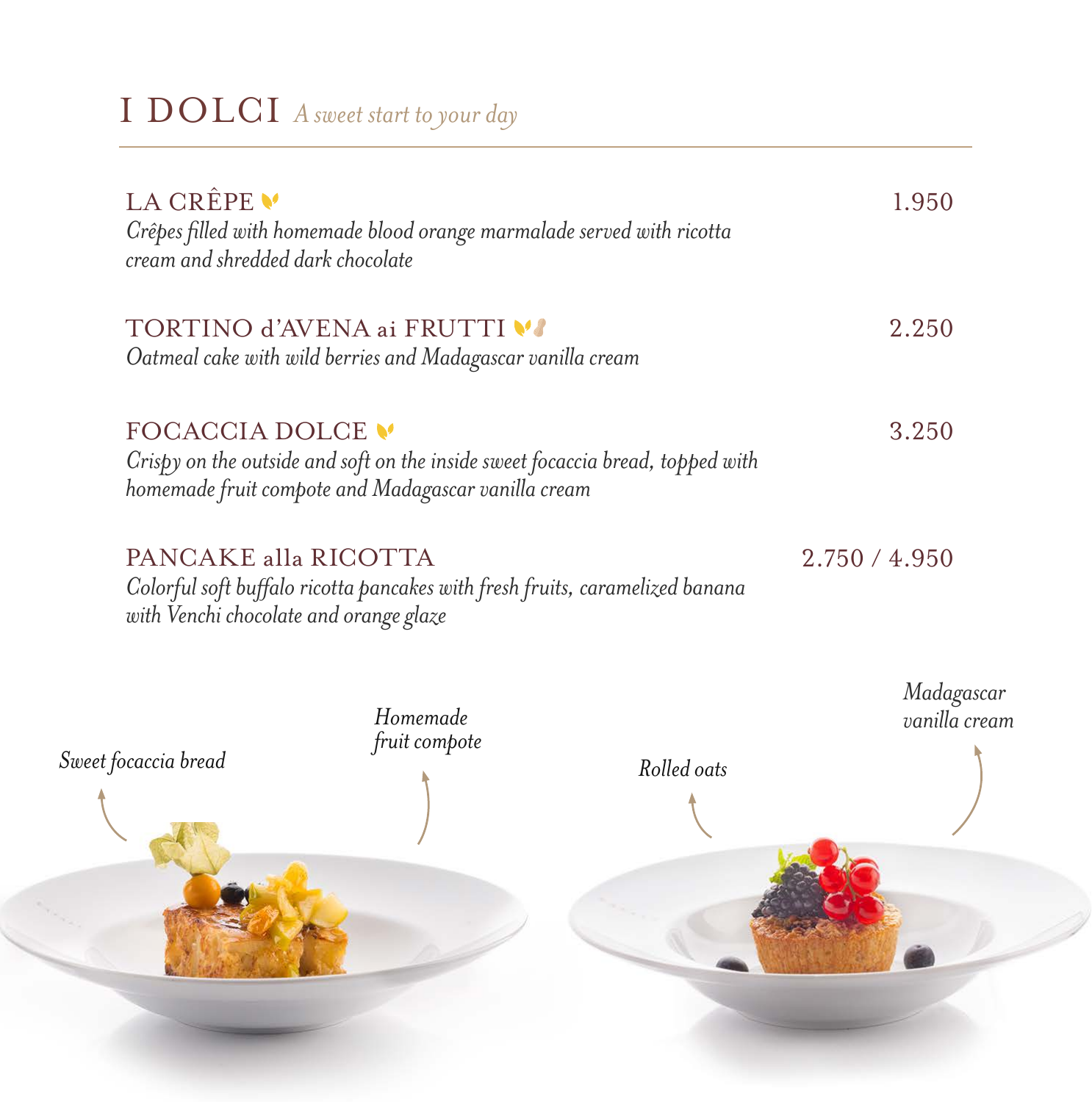#### GLI SFOGLIATI *Our viennoiserie, are baked fresh from the morning*

| <b>CORNETTO</b><br>Freshly baked crisp golden croissant                            | 0.750 |
|------------------------------------------------------------------------------------|-------|
| ALMOND CROISSANT V<br>Freshly baked crisp golden croissant infused with almond     | 0.900 |
| PISTACHIO CROISSANT<br>Freshly baked crisp golden croissant infused with pistachio | 0.900 |
| SACCOTTINO <sup>V</sup><br>Rolled puff pastry filled with Venchi chocolate         | 0.900 |
| GIRELLA V<br>Wheel of brioche dough with raisins and custard                       | 0.900 |